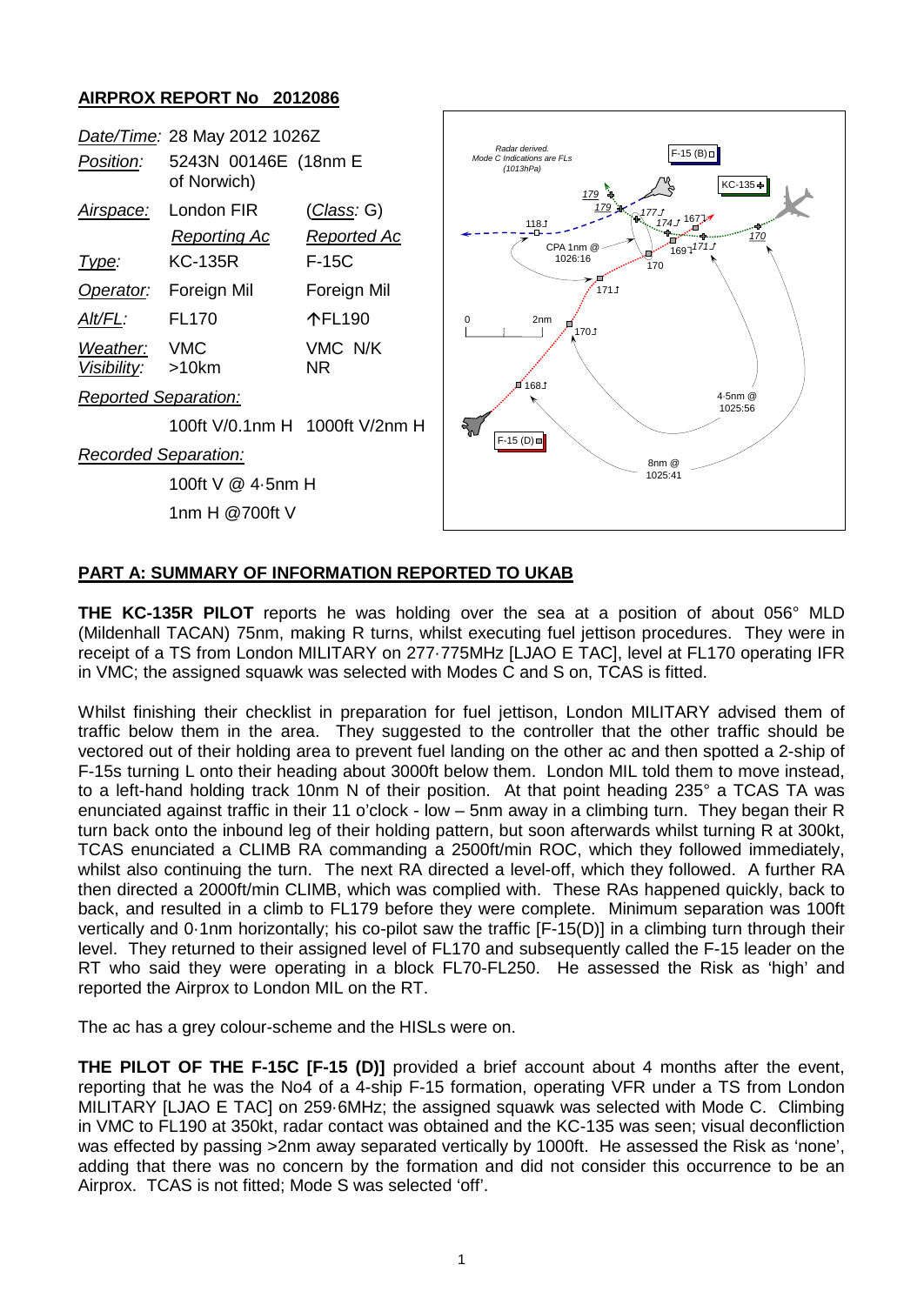**THE LATCC (MIL) LJAO EAST TACTICAL CONTROLLER [E TAC (2)]** reports he was the oncoming controller in the E TAC position and had been briefed that 4 F-15s were operating in the Lakenheath ATA between FL50 and FL240 [the CPA occurred about 2nm W of the western boundary of the ATA]. He was also handed the KC-135 dumping fuel at FL170 before recovering to Mildenhall. During the position handover, the off-going controller  $-$  E TAC (1) - stated that the KC-135 would be setting up L hand orbits on a bearing of 050° Mildenhall at range of 70nm. The offgoing E TAC (1) informed him that all traffic had been called to each other, that an F-15 pilot had called 'tally' with the KC-135 and that the latter's pilot had called 'roger', before stating that he didn't think it was a good idea for the F-15s to be manoeuvring below his ac whilst he was trying to dump fuel. The off-going E TAC (1) controller then pointed out that the F-15 pilots were operating on another discreet frequency. He completed the handover and observed an F-15 climbing rapidly towards the KC-135. His PLANNER also noticed this and he called the KC-135 to the pilot of F-15 (D), who responded 'tally'. The 5 ac were all manoeuvring in close proximity and it took some time to differentiate the ac trails on radar, such that the traffic call was made at ½nm range; however, having been told by the off-going E TAC (1) that the 4 F-15 pilots were visual with the KC-135, he did not consider that this was an issue. He then observed the KC-135 climb rapidly to FL177, whose pilot stated that he had received a TCAS RA and had climbed to avoid an F-15 – F-15 (D). The KC-135 pilot asked for the callsign of F-15 (D), stated that he would be filing an Airprox report and requested that LATCC (Mil) impound the RT and radar tapes. When the F-15 leader switched back to 259.6MHz and called for recovery, he was informed by the KC-135 pilot that an Airprox was being filed.

**THE LATCC (MIL) LJAO EAST TACTICAL CONTROLLER [E TAC (1)]** did not submit a report.

**THE LATCC (MIL) LJAO EAST PLANNER CONTROLLER (E PLAN)** did not submit a report.

**THE LATCC (MIL) LJAO SUPERVISOR (SUP)** reports that at the time of the incident he was rotating controllers to allow breaks, when he was called to the E Sector position following notification of a TCAS RA from the KC-135. The 4 F-15s were conducting ACT in the Lakenheath ATA with the KC-135 at FL170 in close proximity to the N. All ac were in receipt of a TS and the E TAC controller confirmed that TI had been passed to the KC-135 and the F-15s by the off-going controller.

**BM SAFETY MANAGEMENT** reports that this Airprox occurred between a KC-135R operating IFR and F-15(D) operating VFR as part of a 4-ship, both in receipt of a TS from LJAO E TAC.

The E Sector was manned by PLANNER and TAC controllers. E TAC reported that their workload was high to medium with low task complexity. At the time of the incident, LATCC (Mil) did not perceive a requirement for occurrence reporting action to include PLANNER controllers; hence the E PLANNER did not submit a report and their landline tape was not impounded. Moreover, the controller who submitted the DASOR for the event assumed the control position approximately 6secs prior to the Airprox. Consequently, this report refers to E TAC (1) Was the controller in place at the start of the incident sequence and E TAC (2) as the controller in place for the final stage of the incident sequence. Unfortunately, the Unit did not perceive a requirement for E TAC (1) to submit an occurrence report, albeit that the Unit's investigation was informed by an interview with E TAC (1). BM SM contends that whilst these issues have not affected the finding of Cause, they are nevertheless disappointing.

The incident sequence commenced at 1020:59, as the F-15 formation contacted E TAC (1) on a discrete UHF frequency. At this point, the formation had separated into 4 distinct speaking units and were manoeuvring between 5000 – 24000ft YARMOUTH RPS (29.97in), about 20nm SW of the KC-135. The KC-135 was holding in the Mildenhall fuel dump area on the 056° radial Mildenhall 75nm, at FL170, preparing to jettison fuel. From 1021:18, throughout the remainder of the incident sequence, E TAC was only providing an ATS to the 4 F-15s and the KC-135.

At 1022:46 [3½mins before the CPA], E TAC (1) passed TI to the pilot of the KC-135 on F-15 (C) as, "*traffic south, 5 miles, manoeuvring at flight level 1-6-0, manoeuvring in the block flight level..5-0 to 2-*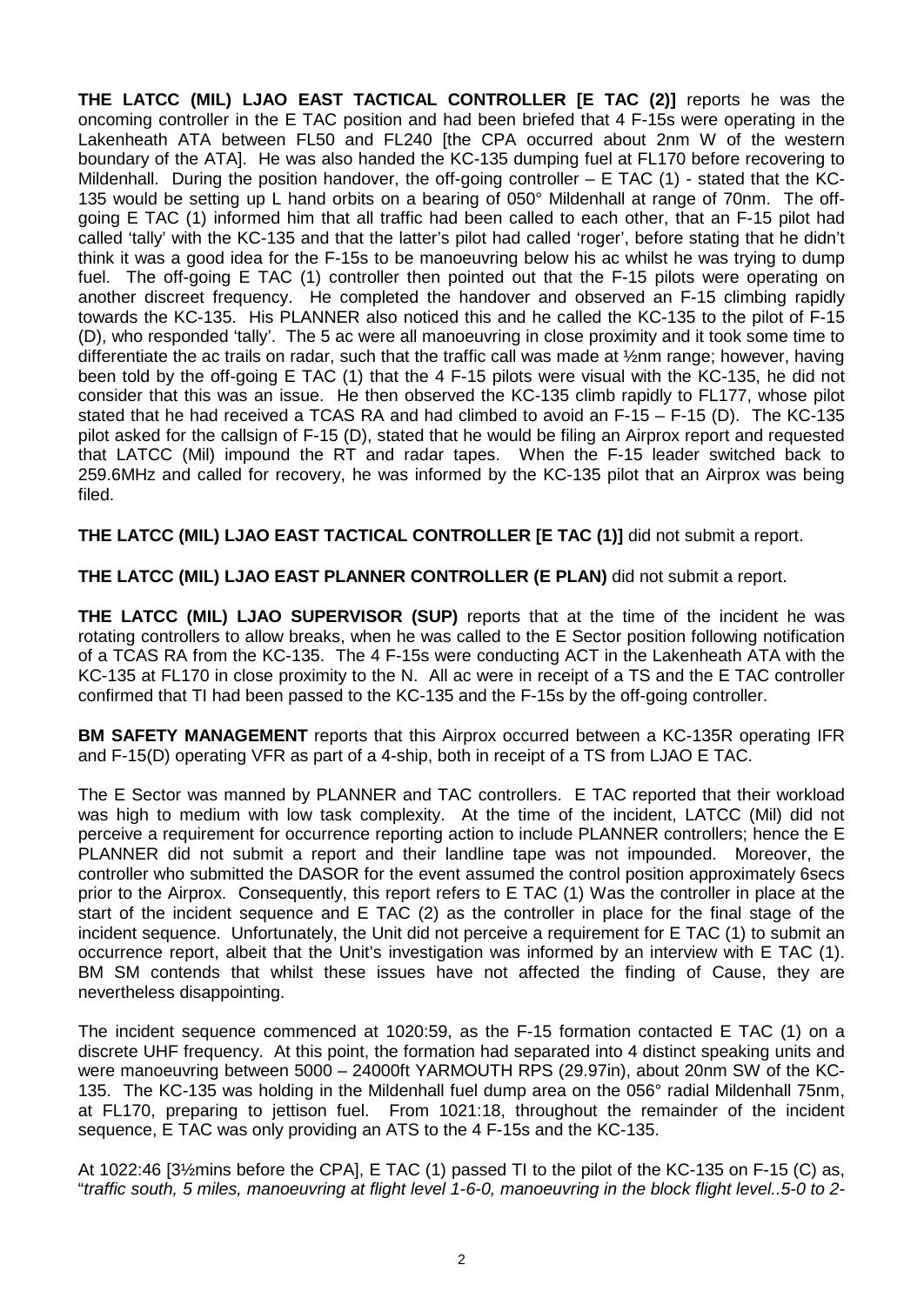*4-0*." The KC-135 pilot replied that they had the, "*traffic in sight*." F-15 (C) was 6.7nm S of the KC-135 indicating FL150. E TAC (1) then passed TI to the pilot of F-15 (C) on the KC-135 as, "*traffic north 5 miles tracking south-west at Flight Level 1-7-0*." The pilot of F-15 (C) replied, "*radar tra…contact*." The remainder of the F-15 formation were operating between 15-20nm WSW of the KC-135.

Immediately after the acknowledgement by the pilot of F-15(C), at 1023:08, the KC-135 pilot advised E TAC (1) that they were, "*going to be adjusting gross weight shortly, so traffic beneath us is probably not wise*." E TAC (1) acknowledged this stating that there were, "*F-15s manoeuvring in the East Anglia area so err if you wish to dump fuel if you could turn north about 10 miles, there's no traffic up there to effect*." The KC-135 pilot replied, "*understand you'd like us to move 10 miles to the north*?" E TAC (1) answered, "*affirm, there are 4 F-15s manoeuvring in your present area*" to which the KC-135 pilot replied, "*Okay* [KC-135 (C/S)] *how about we hold at the same point, the 0-5-6 at 7-5 but we'll do left hand turns to keep us more to the north*?" There was no reply from E TAC (1).

At 1024:35, the KC-135 pilot called E TAC (1) again and asked, "*would you like us to hold to the north of 0-5-6 at 7-5 DME from Mildenhall but do right turns to keep us more to the north?...I'm sorry, left hand turns at that radial*." In reply E TAC (1) stated, "*affirm if that takes you err to the err north of the err F-15s*". The KC-135 pilot replied, "*Okay I'm trusting you I can't see them so I'm gonna do the left hand turns at that radial DME and adjust gross weight and if you could keep traffic away from beneath us while we do that that would be great*." E TAC (1) then asked the KC-135 pilot to, "*say again the radial from Mildenhall where you're going to be manoeuvring*?" To which the KC-135 pilot replied, "*0-5-6 at 0-7-5 D-M-E left hand turns 20 mile legs*", which was acknowledged at 1025:28 by E TAC (1).

The changeover of control of the E TAC position was achieved at around this point [<1min before the CPA]. Although the conversation relating to the TAC position handover was not recorded, the incoming controller, E TAC (2), has stated that E TAC (1) briefed them that 'all traffic had been called to each other, that [F-15 formation (C/S)] had called 'tally' with [KC-135 (C/S)] and that [KC-135 (C/S)] had called 'roger' before stating that he didn't think it was a good idea for the F15s to be manoeuvring below whilst he was trying to dump fuel'. Based upon this, it is clear that E TAC (2) believed that all elements of the F-15 formation had acquired the KC-135 and that the KC-135 pilot was aware of all elements of the F-15 formation. Analysis of the RT tape transcript has demonstrated that this was not the case. Moreover, it is reasonable to suggest that E TAC (2)'s understanding of the situation was wholly reliant on the handover from E TAC (1) as E TAC (2) had not heard the KC-135R pilot's transmissions between 1023:08 and 1025:28 directly. However, it has not been possible to determine exactly the content of the handover from E TAC (1) to E TAC (2); it may be that E TAC (1) provided an accurate handover that was either perceived or recalled incorrectly by E TAC (2).

The confliction between F-15 (D) and the KC-135 became evident at 1025:39, as F-15 (D) steadied on a NE'ly track, converging with the KC-135. Whilst it has not been possible to determine exactly when the transfer of control was achieved, E TAC (2)'s first transmission occurred at 1026:11; this was, when E TAC (2) passed TI to the pilot of F-15 (D) [indicating FL171] on the KC-135 as, "*traffic west 2 miles* [sic] *tracking correction..north half a mile* [recorded at 1·3nm] *tracking west is a K-C-1- 3-5 Flight Level 1-7-0..*[indicating FL174] *dumping fuel*."

[UKAB Note (1): The pilot of F-15 (D) replied, "..[F-15 (D) (C/S)] *has tally that traffic*" at 1026:25, when F-15(D) was indicating FL167 passing 2.5nm SE of the KC-135, the latter indicating FL179 after manoeuvring in accordance with the reported TCAS RAs. At 1026:29, the KC-135 pilot reported, *"and LONDON MIL* [KC135 C/S] *we just had a resolution advisory with someone in our holding pattern here".* This was followed at 1026:32 by a transmission on the discrete frequency using the F-15 formation C/S, *"recommend we stay below 17".* The KC-135 pilot added at 1026:37, *"we climbed a thousand feet to avoid er collision and we're now descending back to 1-7-0 towards the radial we've been cleared to".*]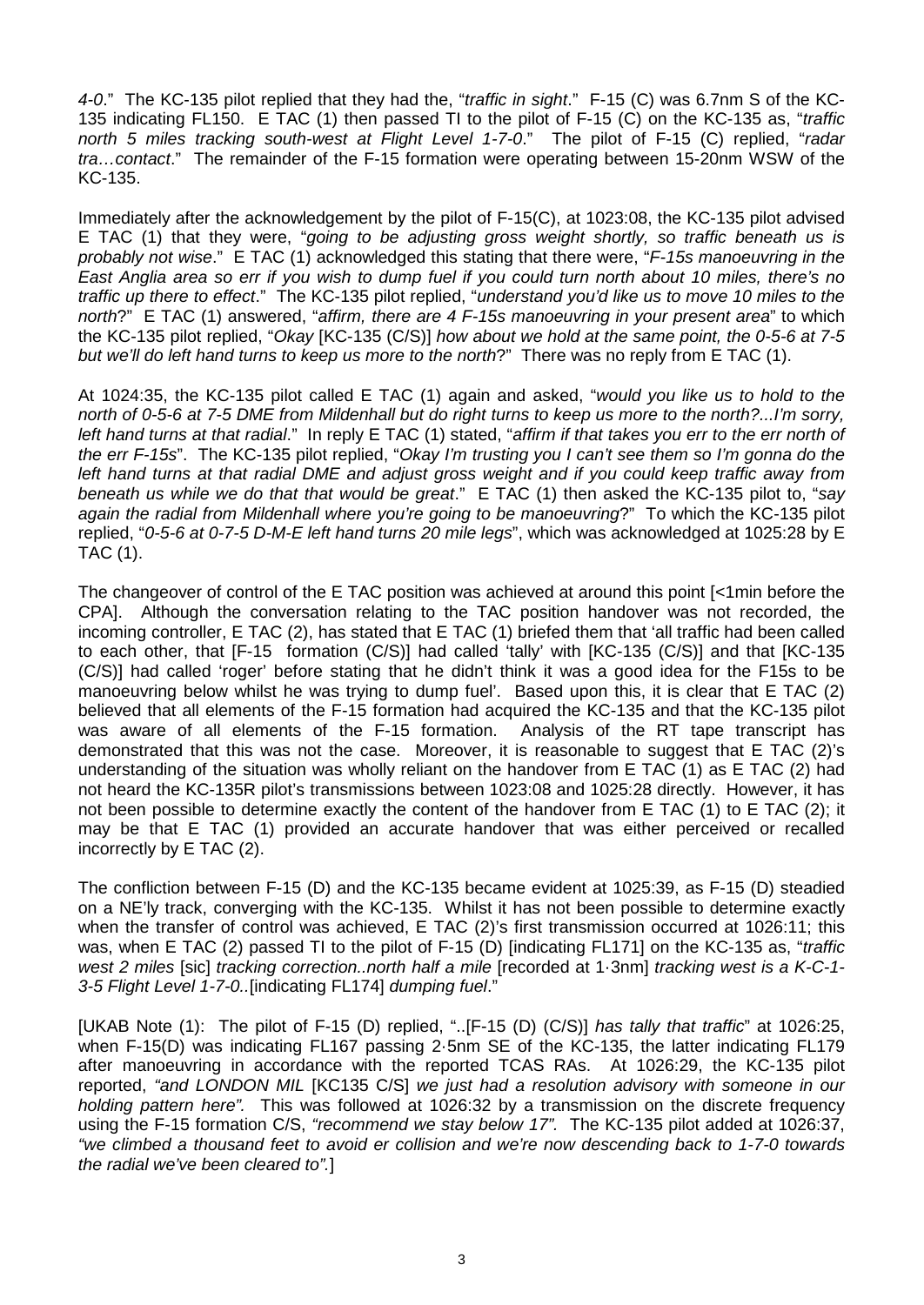E TAC (2) reported that having assumed control of the position, they and E PLANNER observed F-15 (D) 'climbing rapidly' towards the KC-135; however, as the KC-135 and the F-15 formation were all in close proximity, the respective ac's tracks 'took some time to differentiate and as such the traffic call was made at half a mile'. The ATS to both the KC-135 and the F-15 formation had not been reduced due to high traffic density. Moreover, E TAC (2)'s surveillance display was orientated to observe the KC-135 and F-15 formation and the OTR area, in anticipation of traffic leaving the enroute structure at DOLAS, routeing OAT to NAVPI. Consequently, they had limited ability to manipulate their picture further to differentiate the tracks of the F-15s and the KC-135. E TAC (2) also reported that as they believed that all elements of the F-15 formation were visual with the KC-135, they did not consider the TI provided at 1026:11 was late.

The CPA occurred at 1026:17, [2nm W of the western boundary of the ATA] as F-15 (D) indicating FL170 passed 1nm SSE of the KC-135 that had entered a right-hand turn through NW onto a NE'ly heading climbing through FL177.

[UKAB Note (2): When the CPA occurred F-15 (A) was 3½nm NNE of the KC-135 westbound in a slow climb through FL125; F-15 (B) was steady westbound in a slow climb through FL120 and F-15 (C) was over 12nm SE, turning onto NW, level at FL60.]

The confliction between the F-15(D) and KC-135 was resolved through the latter crew's compliance with their multiple TCAS RAs and the pilot of F-15 (D) discharging his responsibility to 'see and avoid' the other ac. The timing of the TI from E TAC (2) to F-15 (D) on the KC-135 did not provide sufficient warning for the pilot to assimilate this information and to act, effectively rendering the TI nugatory.

Whilst E TAC (1) provided initial TI to one pilot within the F-15 formation, E TAC (1) did not provide TI for situational awareness to all members of the formation. Moreover, at times during the incident sequence the KC135R was within 5nm laterally and 3-5000ft of F-15 (A) and F-15 (B) and within their manoeuvring block, with no TI passed by E TAC (1) to either F-15 crew, or the KC-135 crew; this might suggest a limited awareness of the high energy manoeuvring capability of the F-15. Furthermore, as highlighted by the Unit's investigation, a reduction of the ATS for high traffic density may have provided a warning to the crews that E TAC (1) was unable to provide timely TI, yet such a reduction was not forthcoming. Finally, both the situation and the KC-135 crew called for some form of lateral deconfliction measure to be introduced; E TAC (1) did not act positively to effect this.

Whilst it has not been possible to positively determine the point that E TAC (2) assumed responsibility for the control position, nor at what point the handover started, E TAC (2) was afforded very little time to affect the situation. Moreover, whilst it has not been possible to determine the content of the brief that E TAC (2) received from E TAC (1), it is possible that E TAC (2)'s perception of that brief was not an accurate representation of the situation and, arguably, provided assurance to E TAC (2) that action was not required. This Airprox highlights the critical nature of the position handover, specifically the accuracy of the information contained therein and the timing of the handovers when ac are in close proximity.

As a result of the investigation conducted into Airprox 2012081, BM SM requested RAF ATM Force Cmd to direct a review of LATCC (Mil)'s occurrence reporting procedures; the occurrence reporting action taken by LATCC (Mil) in regard to this Airprox provides additional supporting evidence for this recommendation.

BM SM will utilise the findings of this Airprox to highlight to RAF controllers the criticality of console handovers.

**THE F-15C PILOT'S UNIT** comments that if a KC-135 is operating under a TS they must accept the possibilities of RAs.

**USAFE-UK** comments that the F-15 formation were advised of the position and intentions of the KC-135 and had confirmed they had it contact; all 5 ac were VMC. Nevertheless, F-15 (D) flew sufficiently close to the KC-135 to trigger a TCAS RA, not once but twice and, unlike many TCAS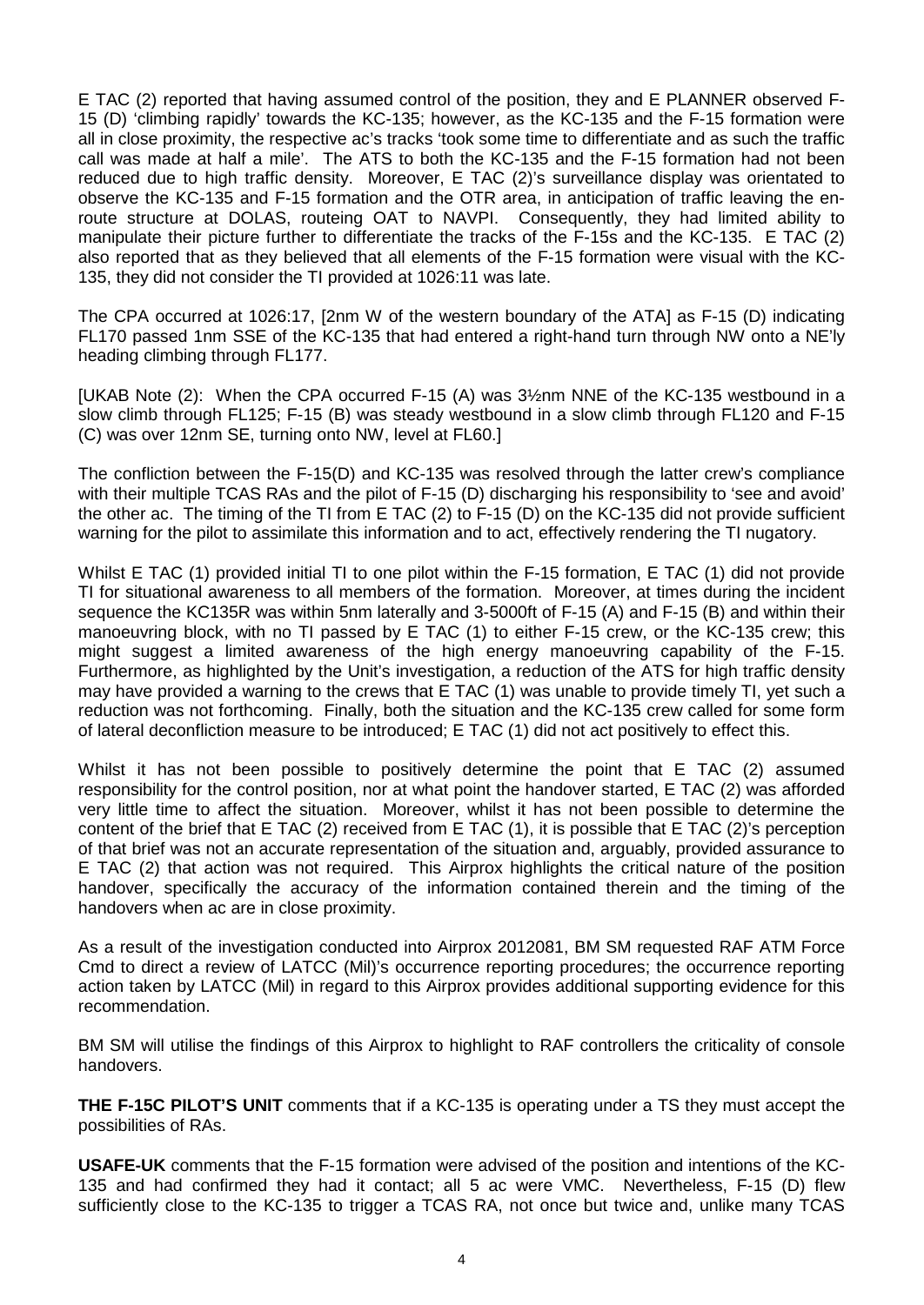events, was acquired visually by the co-pilot. Further, there is the question of a 4 ship formation manoeuvring in the same airspace as a tanker dumping fuel, the timing of the handover from E TAC (1) to E TAC (2) and finally, the forced use of a range scale too great to maintain identification of all 5 ac and thus provide an effective TS.

## **PART B: SUMMARY OF THE BOARD'S DISCUSSIONS**

Information available included reports from the pilots of both ac, transcripts of the relevant RT frequency, radar video recordings, a report from two of the four air traffic controllers involved and reports from the appropriate ATC and operating authorities.

The Board was briefed that the KC-135 crew was commencing their fuel dump procedure in the normal location out to sea, but the USAFE-UK Advisor commented that further research suggested that some F-15C pilots were not aware that this was the recognised location for this procedure adjacent to the Lakenheath ATA boundary. As the conflict had occurred some 2nm W of the western boundary of the ATA, it was evident that some of the formation elements had momentarily 'spilled out' of the Area. A military area controller Member opined that trying to move or impose restrictions on a formation of 4 F-15s is difficult and incompatible with allowing them the tactical freedom to complete the aim of the sortie, and a military pilot Member agreed. Other controller Members contended that F-15 formations have invariably been highly co-operative and acceded to such requests whenever it was feasible. However, the KC-135 crew had been requested to move to the N at short notice and it was apparent that the tanker was flying in the middle of the formation's level block. Controller Members perceived it was an easier proposition to move the tanker clear of the vicinity as vertical separation could not be engineered and enable the fuel dump to be accomplished safely. The Board understood the KC-135 pilot's concern about ac under flying his tanker as the fuel dump was about to start, but on the other hand, if he was expecting LATCC (Mil) to move all other flights in Class G airspace out of his way then that was exceeding the controller's remit under the established TS. Some Members were critical of the KC-135 crew for conducting such an evolution under a TS and if the PIC wanted separation against other traffic operating in the vicinity to be provided by the controller then a DS would have been the correct radar service. Nevertheless, a controller Member opined that the off-going E TAC (1) controller had not gripped the situation from the outset; the controller was working both flights and it should have been apparent that their different tasks required spatial deconfliction rather than simply TI. Furthermore, the F-15 pilots had not been informed that the KC-135 was intending to dump fuel until about 4secs before the CPA occurred - within E TAC(2)'s first transmission of TI. The BM SM report highlights the inadequacy of the TS provided by E TAC (1) both to the KC-135 crew and the F-15 formation. TI was passed by E TAC(1) to the KC-135 crew about F-15(C) and vice versa, but the oncoming E TAC (2) was under the impression that all elements of the F-15 formation had been called to the KC-135 crew by the offgoing E TAC(1) controller. It was plainly unrealistic to expect the tanker crew to maintain visual contact on 4 highly agile fighters conducting high energy manoeuvres in a block from 5000–24000ft amsl, whilst they maintained a race track holding pattern, even with the benefit of TCAS. The BM SM report shows that in the period leading up to this Airprox E TAC (1) had not provided an appropriate level of service and to expect the KC-135 crew to maintain SA without a satisfactory flow of accurate TI on the formation ac was indicative of poor appreciation by E TAC (1) of the task at hand. The Board was again dismayed at the absence of reports and landline transcripts from LATCC (Mil) controllers involved in an Airprox – here the off-going E TAC (1) and the E PLANNER – which did not allow the Board to take a comprehensive view of what had happened.

Controller Members noted that this was another Airprox where a conflict had developed during the hand-over of a control position (ostensibly <1min before the CPA) and which, in the view of some Members, was a significant issue. A military controller Member opined that when the Airprox occurred it was a dynamic high workload situation and it did not seem to be an appropriate point to hand-over to another controller; he perceived that the PLANNER or the SUPERVISOR could have interjected and delayed the hand-over between the off-going E TAC (1) and the oncoming E TAC (2) to a more appropriate point – perhaps waiting till after the KC-135 had relocated or the F-15s had cleared from the vicinity. Nevertheless, the two TAC controllers should have realised themselves